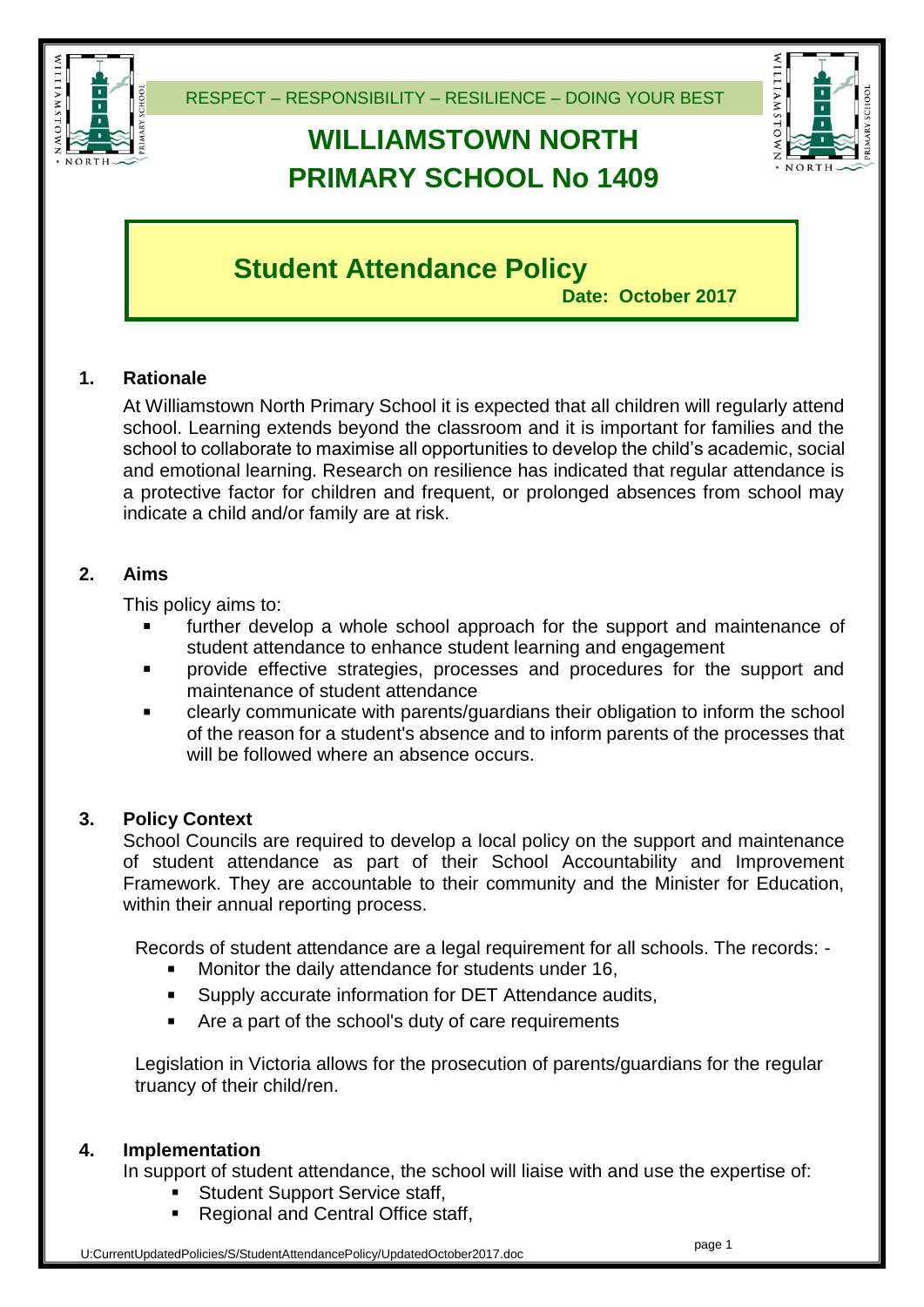**Locally based Support Agencies.** 

In recognition of the fact that late attendance and/or early departure may impact on each student's learning, the school will:

- Develop and implement specific strategies and education programs to support students and their families to arrive at school by the commencement time each school day i.e. 'It's Cool to be On Time for School', (Student Attendance Support Kit-DET) and other classroom incentive systems.
- Students are expected to be at school and to be on time. 'It's not okay to be away', (Student Attendance Support Kit-DET)

#### **4.1 Monitoring Student Attendance**

- The Attendance Roll is a permanent record of the attendance of students and is marked twice a day, **9.05am each morning and 2.35pm each afternoon** on the COMPASS platform
- Attendance records are entered electronically into CASES (DET computer system) weekly. A COMPASS alert will be sent to Parents if student attendance is not logged.
- Attendance records will be carefully monitored by the Class Teacher and Assistant Principals/Principal to identify any educational and social difficulties and to identify and implement any appropriate action or required support.
- Parents/guardians are required to notify the school of a student's absence, preferably in advance. This can be done by entering into COMPASS, verbally, by phone, a written note or by email. Parents/Guardians will be informed of this process on enrolment and information on processes are also included in the Community Information Booklet. Reminders will also be placed in the school Newsletter at the start of each Term.
- Written notification must be named and dated and the period and reason for the absence stipulated. Parents/Guardians can also directly log enter a reason for the absence in COMPASS.
- In the event that no written documentation is provided to the school pertaining to the student's absenteeism, an explanation will be sought from the parent/guardian.
- Invalid reasons for student absence may require action by the school under the School Support and Attendance Plan.
- Where there is any doubt about the whereabouts of a student, prompt communication will be made with the parent/guardian.
- When a child is genuinely ill and unable to participate in the daily learning, parents/guardians are required to make arrangements to keep their child/ren home.
- Where parents are aware of a 'planned' absence of any length, they are required to contact the school to determine a support plan.

#### **4.2 Lateness**

At Williamstown North Primary School children are required to be at school by 8.55am to ensure they are not interrupting their learning and that of their peers by arriving late.

- Students arriving at school after 9.00am will be issued with a 'Late Pass' from the General Office and given to the supervising teacher.
- 'Late Pass' details will be analysed regularly by the Classroom Teacher, Assistant Principal(s)/Principal and appropriate action, as deemed necessary will be taken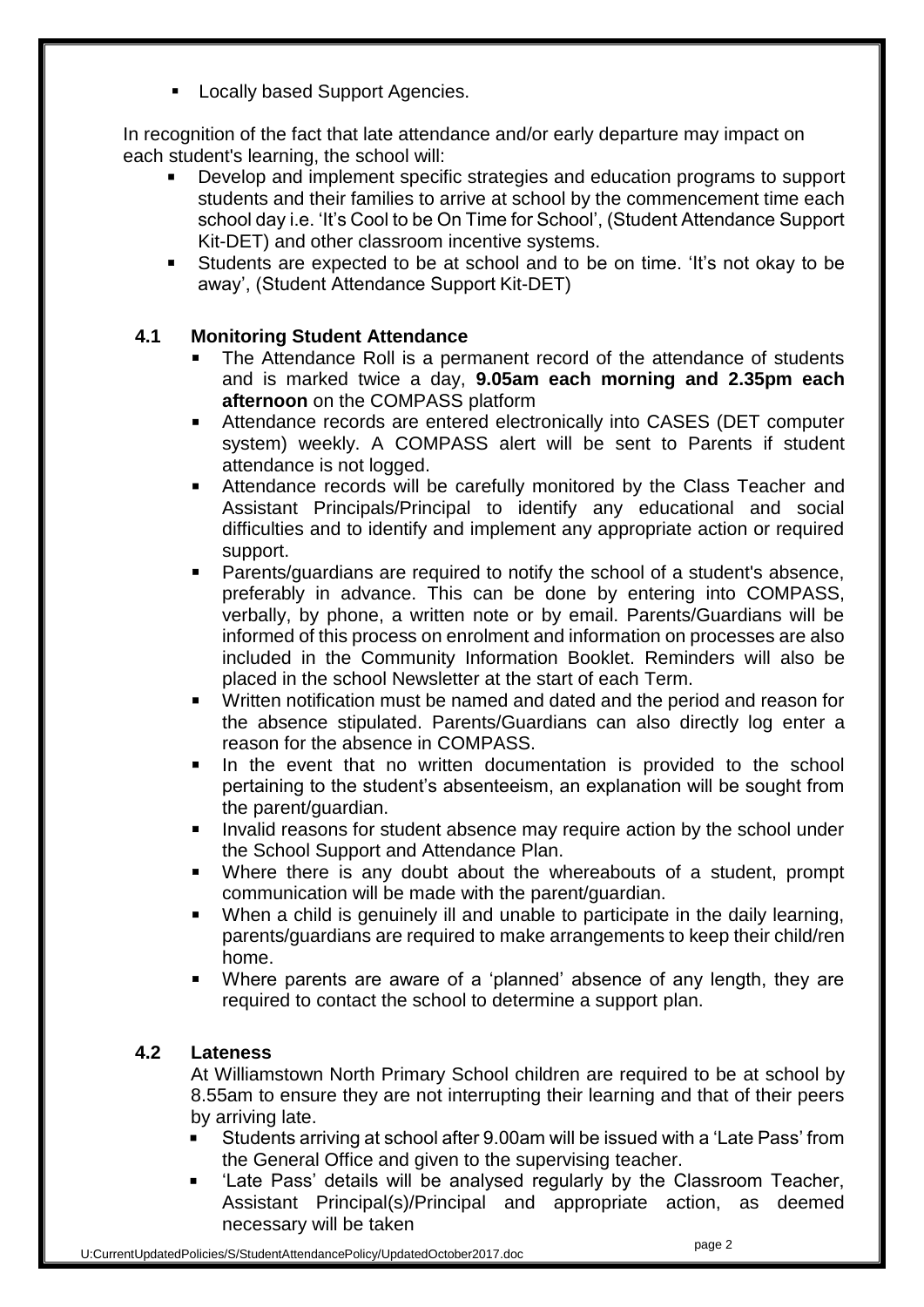### **4.3 Early Departure (other than due to illness)**

- Parents/Guardians collecting students before the end of the school day are required to complete an 'Early Leavers Pass', At the general office, staff will record this early leaver on COMPASS if parents have not have already done so prior to collecting their child.
- **The 'Early Leavers Pass' must be presented to the supervising teacher** before any child/ren can be collected.
- Use of the 'Early Leavers Pass' will be maintained regularly by the Assistant Principal(s)/Principal and appropriate action, as deemed necessary (as outlined in Section 4) taken.

### **5. School Plan to Support Attendance**

Following an unexplained absence of **3 days** (consecutive and non- consecutive) in any one-week, the class teacher will contact the Principal/Assistant Principal and the Principal/Assistant Principal will make verbal contact with the parent/guardian.

If the problem with a student's attendance persists, a meeting with the parent/guardian will be convened. The meeting will include the parent/guardian, the Principal/Assistant Principal(s) and class teacher. The purpose of the meeting is to:

- ensure that parents/guardians are aware of the absence and fully appreciate its implications,
- **EXAMPLE 12** examine the reasons for non-attendance.
- identify whether further support and assistance is required to re-establish regular attendance.

If the informal arrangements of such a meeting do not result in an improvement to the student's attendance, the school will establish an on-going attendance support process to develop and monitor an appropriate program of assistance and support for the student. The plan could involve such action as: -

- modification of the curriculum,
- increased supervision of the student,
- personal support and counselling for the student,
- referral to other support agencies,
- counseling and support as required for the parent/guardian or student.

Where the action taken through the school plan does not lead to a resumption of satisfactory attendance, the Principal/Assistant Principal should determine if it is necessary to convene an Attendance Conference in the interest of the education of the student.

The purpose of an 'Attendance Conference' is to: -

- **Fig. 2** review strategies initiated to support the attendance of the student,
- examine why resolution of the non-attendance has not been possible,
- make recommendations to the school and parents/guardians on further action (note: the Attendance Conference does not have any disciplinary connotations, but rather aims at effectively retaining the student at school).

Action considered at an Attendance Conference may include: -

use of wider resources and expertise available in the Department of Education